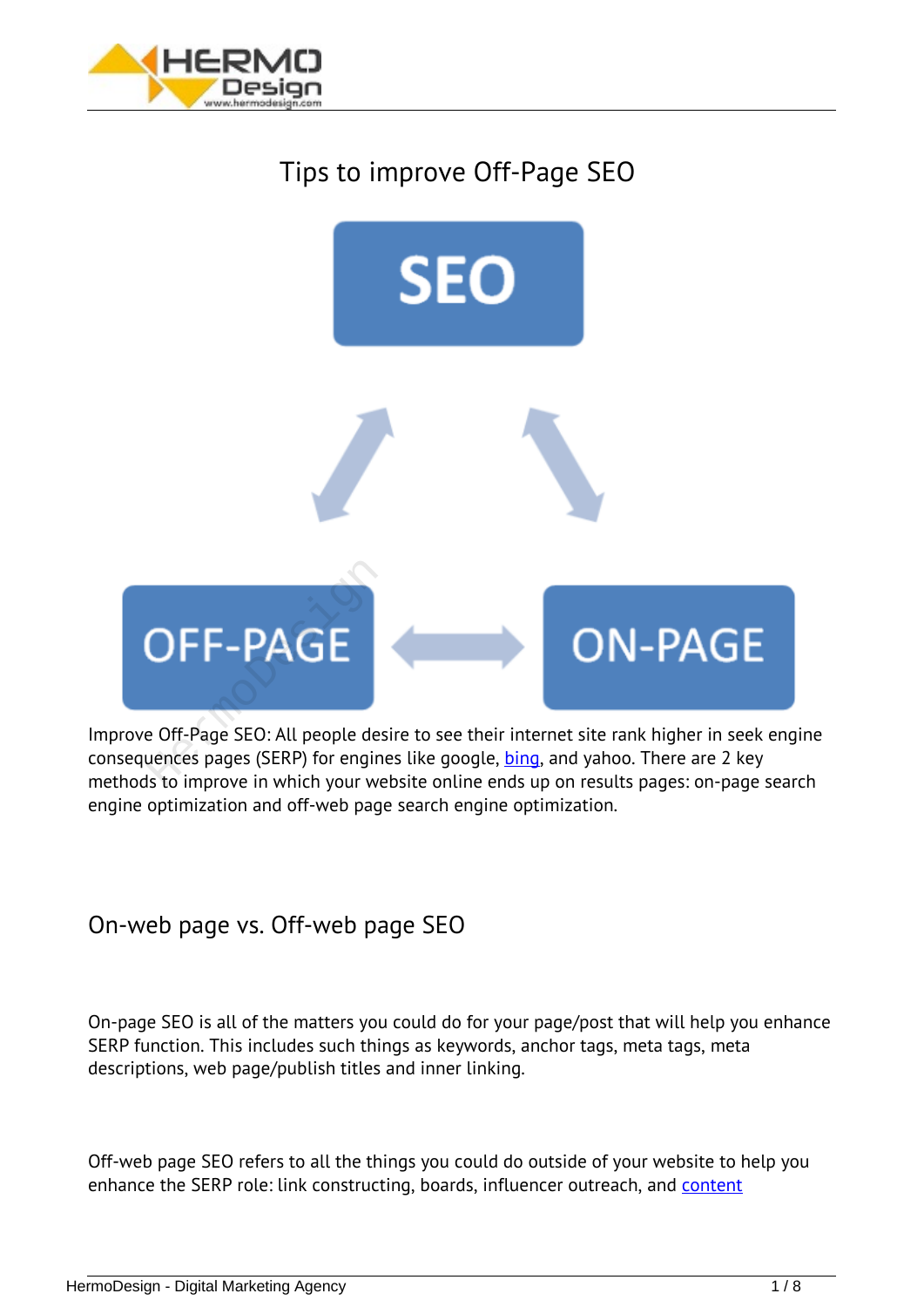

*advertising and marketing, to name some.*

*In laymen terms, off-webpage SEO facilitates search engines to recognize what others reflect on consideration on your product, services, or website. Even having only a few links from robust, relevant websites with excessive ranges of authority will increase your chances of ranking higher.*

*Off-page search engine optimization isn't just about getting a link in your web site from simply everybody; it's about getting a link to your web page from the proper one. And, you want to make certain that you're getting the "link juice" from the one way link too.*

*Link juice is simplest exceeded alongside in do-observe one-way links. This sort of backlink is like the supply site is acknowledging and voting for the related article, post, or page, ensuing in a growth within the link's authority. The opposite sort of oneway link is a no-follow oneway link. These are just links that don't pass any authority from the source website to the linked web page.* wth within the link's authority.<br>k. These are just links that don<br>web page.<br>e Off-Page SEO

*Improve Off-Page SEO*

## *Off-page search engine optimization Activities*

*in our experience those eleven off-webpage SEO Activities are perfect to consist of and provide the fine return:*

- *emblem mentions*
- *commenting*
- *forums*
- *influencer outreach*
- quest author
- *broken link constructing*
- *social networking*
- *social bookmarking*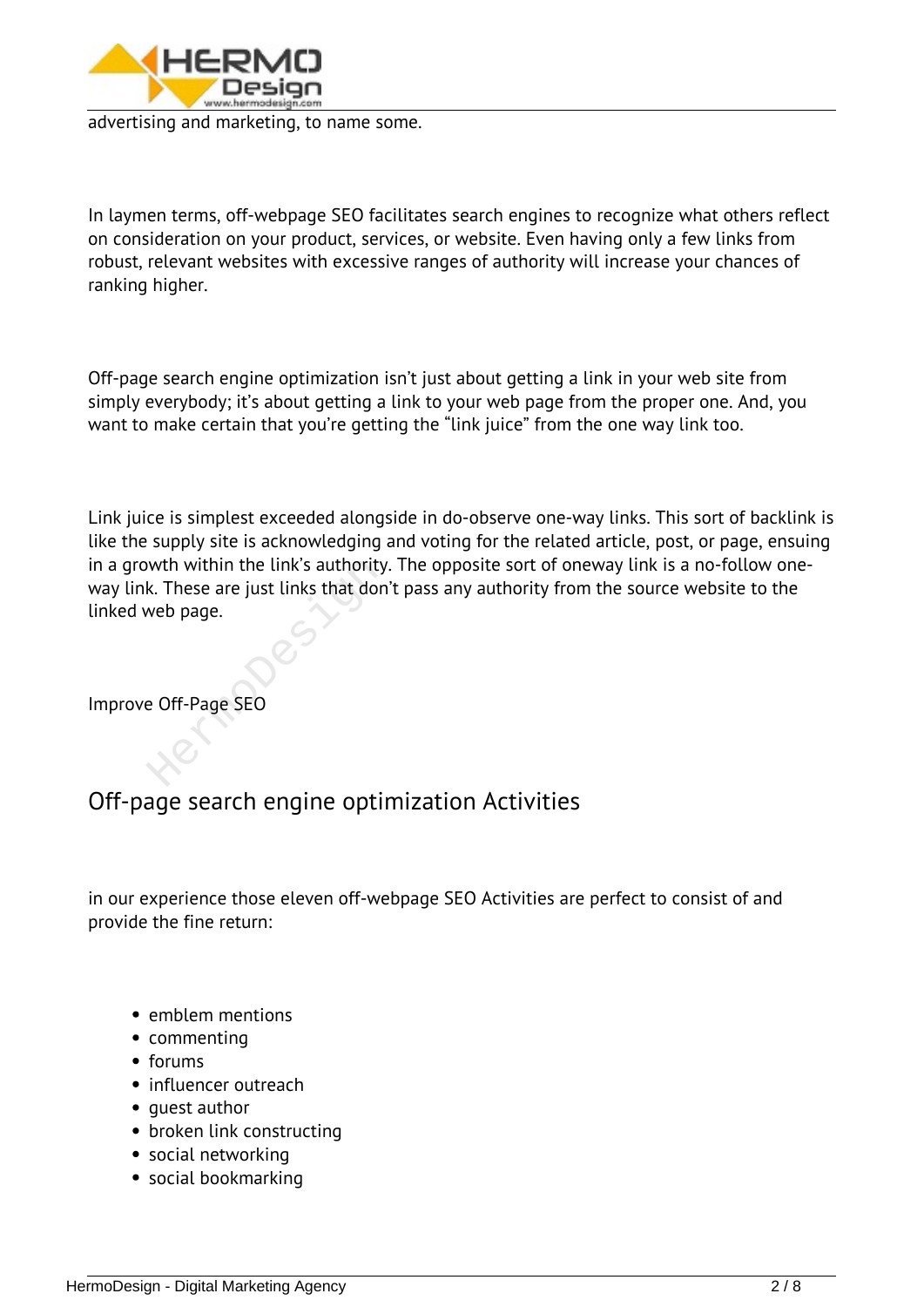

- *questions & answers*
- *newsletters*

*we'll speak in brief approximately each off-page SEO hobby underneath.*

#### *1. Brand mentions*

*Back in 2017, google webmaster trends analyst Gary Illyes said that if you have appropriate content material, some back-links, people speaking about your emblem, and some mentions on social media networks, then you definitely are doing brilliantly. Social mentions can play a critical function in signal to SERPs that human beings are speaking approximately you. Boom logo mentions by using attractive with social media audiences and paintings to provide precious answers whenever possible to build authority and believe.*

# *2. Improve Off-Page SEO – Commenting*

*Previously, leaving a comment on the other weblog with a hyperlink lower back for your website turned into a quick and easy manner to get extra back-links. That is till the method becomes abused and google decided that inappropriate remark backlinks are vain. You are probably questioning that weblog commenting is not meaningful, however, there are many motives to maintain commenting on blogs, as long as you're doing it in the proper manner and with the right audience. It'll assist you to build a relationship with the blog owner and different commenters.* s answers whenever possible to<br>Drove Off-Page SEO – C<br>Sly, leaving a comment on the

#### *Forums*

*Find and participate in forum discussions that are related to your product or the services you provide. Construct a connection with that community, reply to the threads, solve troubles of others, give your recommendation and pointers due to the fact google loves discussions! Make certain to create an entire profile at the side of an anchor within the signature so that*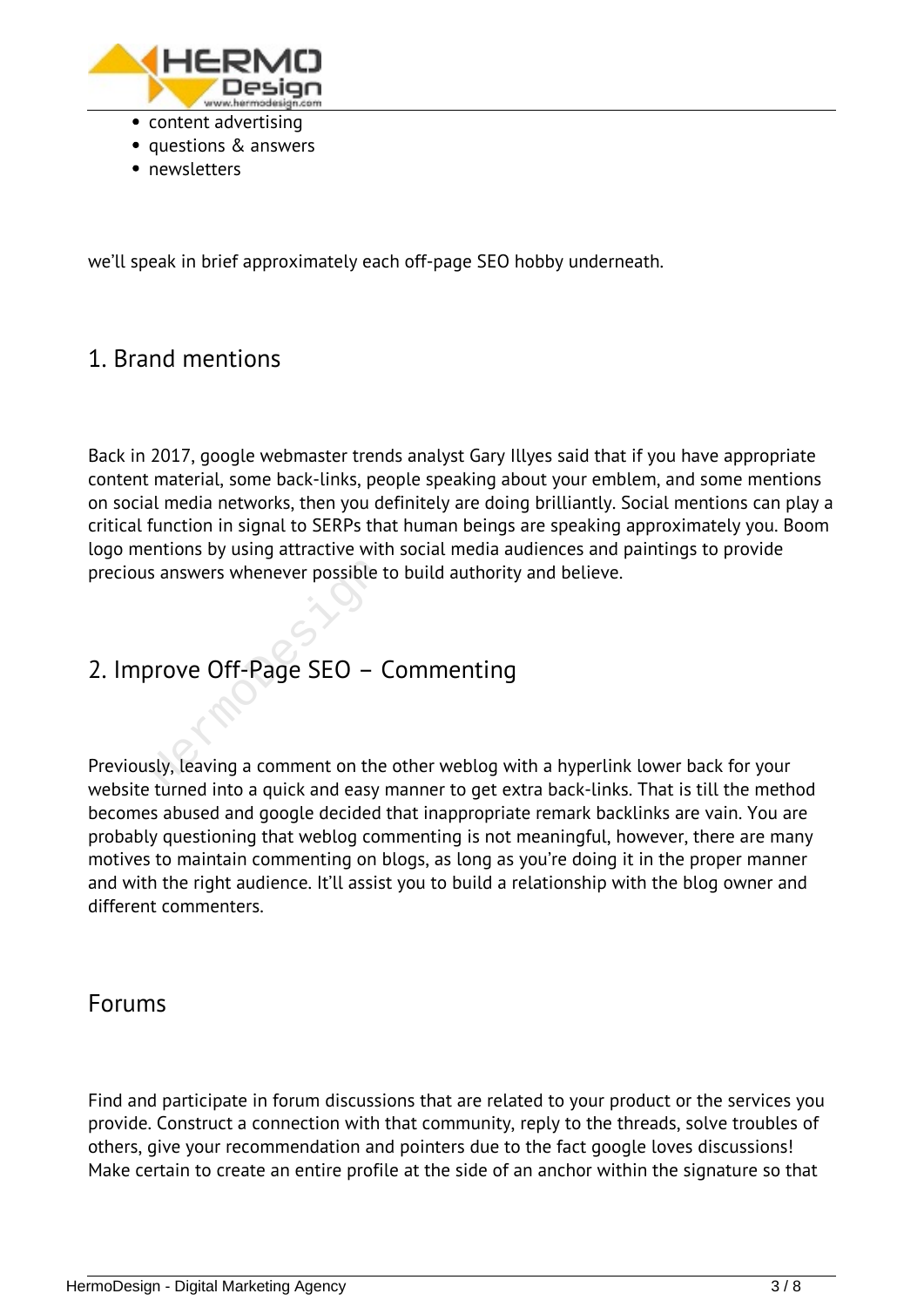

*every time you comment on the signature presentations along with your anchor. Try and seek on forums that provide do-follow hyperlinks.*

*Influencer outreach*

*Add a community-pushed segment for your article and reach out to well-known influencers on your niche through buzz sumo and request that they provide their treasured perception through feedback, quote, or an overview. Add some context to their fees and highlight them in a few ways. Once the content material publishes, ask them to proportion it within their circle. Human beings like to know what influencers consider matters. On this manner, you can build relationships with influencers and leverage their authority to growth your personal.*

*Guest author*

*There are a number of blogs open for the guest to submit. You just want to pick out the keyword you're inquisitive about and then search on google in this way:* re a number of blogs open for<br>
ou're inquisitive about and then<br>
rd + "write for us"<br>
rd + "write for us"

*key-word + "write for us" key-word + "come to be a contributor" key-word + "make a contribution" key-word + "guest blogging" You can discover ways to build a powerful guest blogging method here.*

*Broken link building*

*Broken link building is an interesting strategy. The reason is to find broken hyperlinks and contact the owner of the aid that has a damaged hyperlink. The broken link will be considered one of your very own pages which you might then provide the update to, or it is able to be an outdated competitor's link which you would then offer to replace with one among your hyperlinks to comparable content material. This may assist in decreasing the number of redirects and 404 pages, ensuing in higher consumer revel in. Damaged links*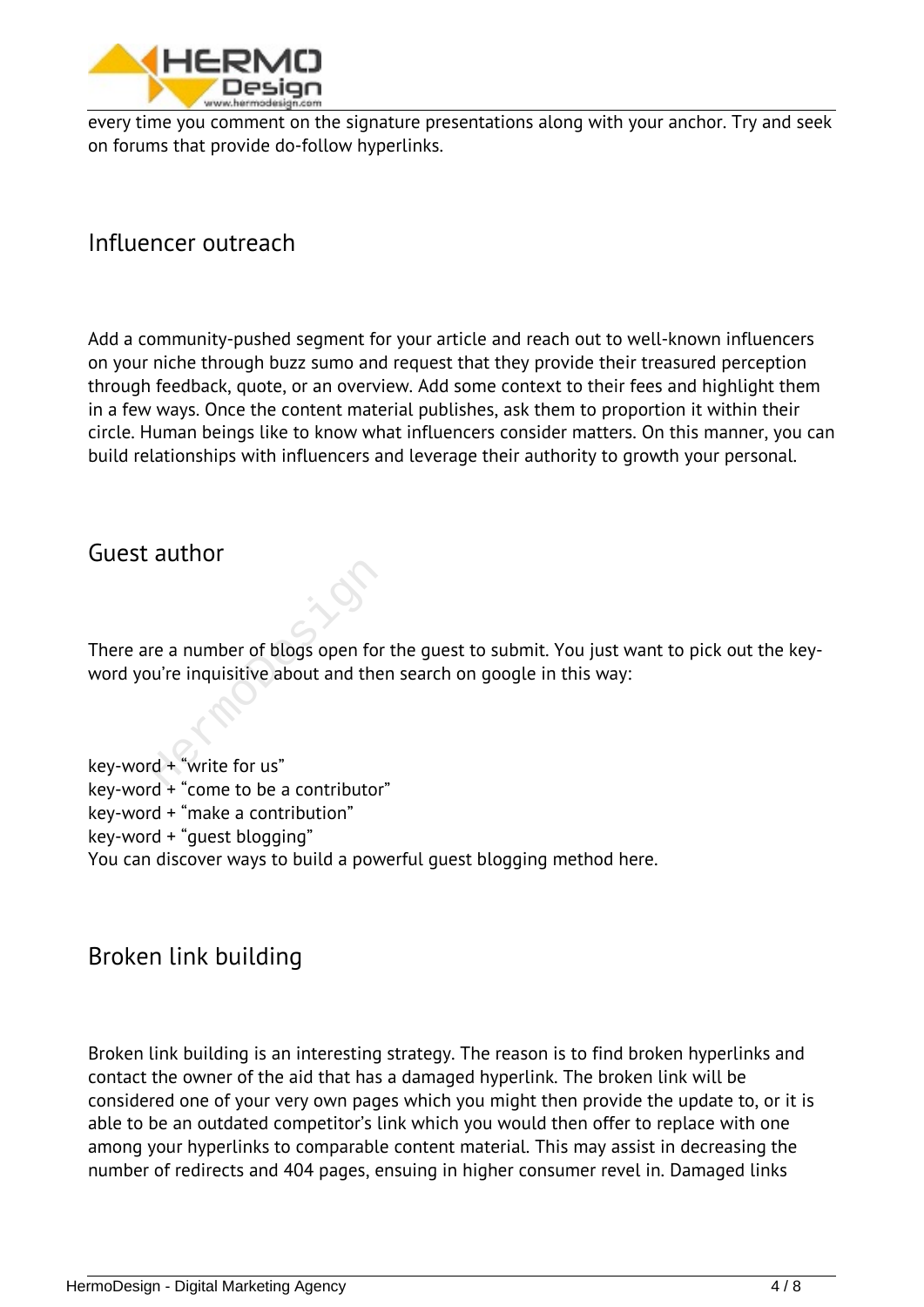

*typically take place while internet web hosting expires or web site assets are tousled at some stage in migration. They can also without a doubt be the end result of typing errors. Continually choose a dependable net hosting issuer and make certain to proofread to keep away from spelling errors.*

#### *Social networking*

*According to analysis, human beings spend more time browsing social networking websites now than they did even a few years ago. An excellent off-page SEO approach is to engage and leverage your social network to grow the reach of your content material. Whilst content receives clicks from multiple IPS it seems greater authoritative with the aid of sending a signal to Google that more than one traffic around the world is accessing the content material. If you have exceptional content with a few actual-world information, then it may get shared across networks, getting your content material in the front of a much wider target audience.*

# *Social bookmarking*

*Social bookmarking is one of the satisfactory approaches to get visitors immediately. But, there's a protracted debate to apply it or no longer. Stumbleupon, Delicious, Digg, and Reddit are a few of the pinnacle social bookmarking websites. If you are going to apply it, make certain to jot down an eye-catching tagline with the first-class content material inside to get a lift in your article.* L bookmarking

#### *Content Marketing*

*Each social media platform has its own desired content material: Instagram is extra popular for photos, youtube for videos, Facebook and twitter for expressing your thoughts. Most of the time, we proportion content material on Facebook and twitter that we then overlook on youtube and Instagram. For example, say you have got written a step-by way of-step manual to create a go out popup on Shopify. You could then create a youtube video academic to go with it and add the content material URL in the description field. In this manner, visitors from Google will find your content material piece, and youtube searchers get the video. Constantly*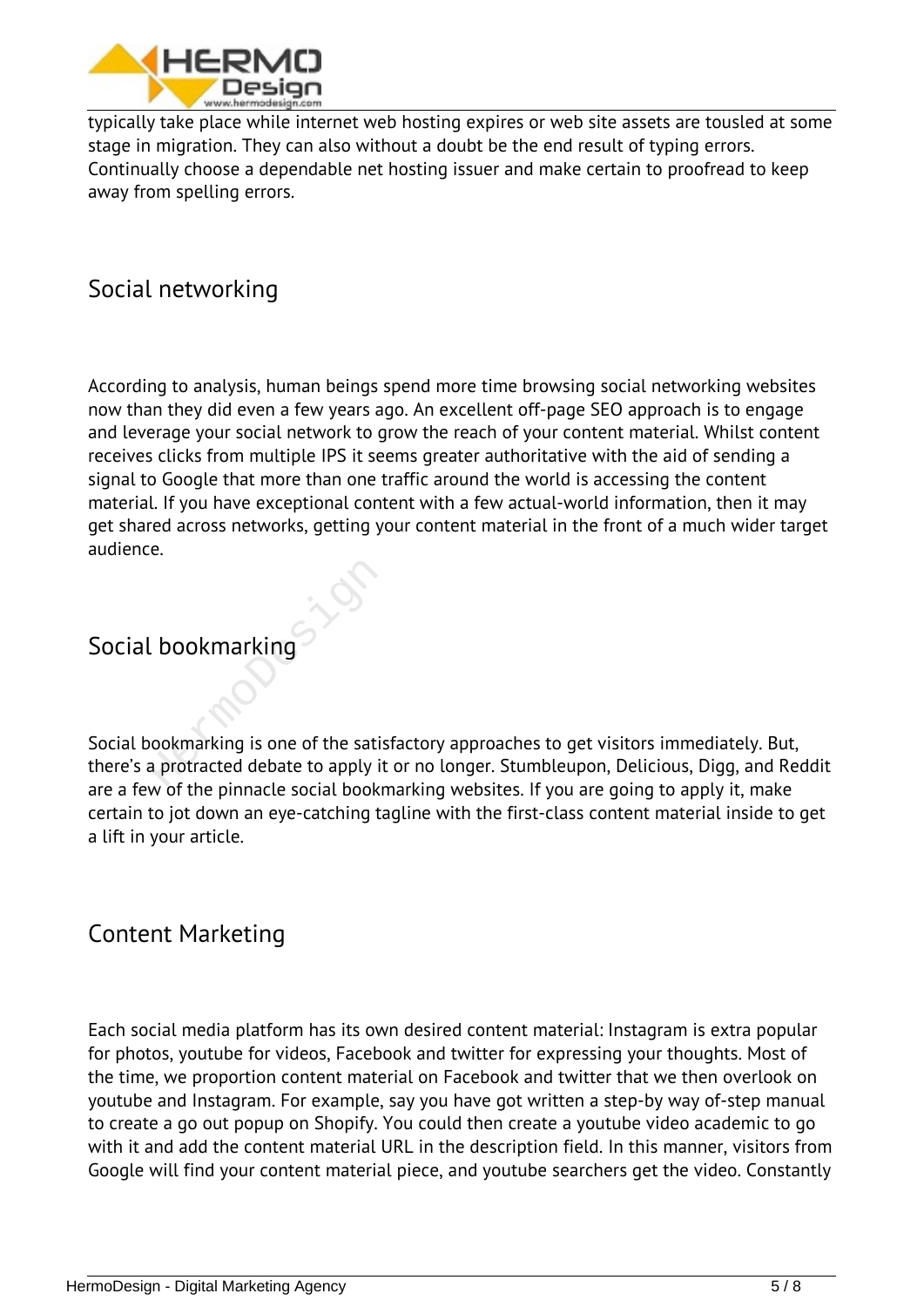

*try to repurpose the content piece together with your target audience and aid in thoughts, and take gain of the improve exceptional styles of content that can get from specific social networks.*

# *Questions & solutions*

*Writing exquisite content material and giving it to the right humans may be one of the pleasant ways to construct your authority on one of a kind query and answer web sites like stack overflow, quora, and yahoo answers. Choose a high-authority and relevant platform, search for your area of interest and related questions, and solution them in a way that adds price to the question. If you have written a guide on the same topic, leave a hyperlink returned to your web page so that site visitors can effortlessly discover your content. Be careful with the hyperlinks so that they don't appear to be junk mail. If dealt with efficiently, this approach can be the sport-changing off-web page search engine optimization tactic.*

#### *Newsletters*

*A newsletter is a price-effective approach to interact along with your audience. Plan your enewsletter, encompass currently posted content from your web site, and perhaps some unique, e-newsletter-simplest content material too. Normally, you have to maintain your newsletters short, however full of thrilling and applicable information. They have to additionally be easy to digest. Subsequent, ship the e-newsletter consistent with the neighborhood timing of your target audience. If you supply them value, advice, and welltimed data, your subscribers are more likely to read your newsletters and value the facts you send them. Ensure to keep away from sending too many newsletters, in any other case, you'll traumatic your readers and start dropping subscribers. The design of your publication is also important. Here are a few publication design suggestions to reinforce clicks and engagement.* Letters<br>Letter is a price-effective approxiter, encompass currently poster<br>e-newsletter-simplest content

## *Improve Off-Page SEO – Final thoughts*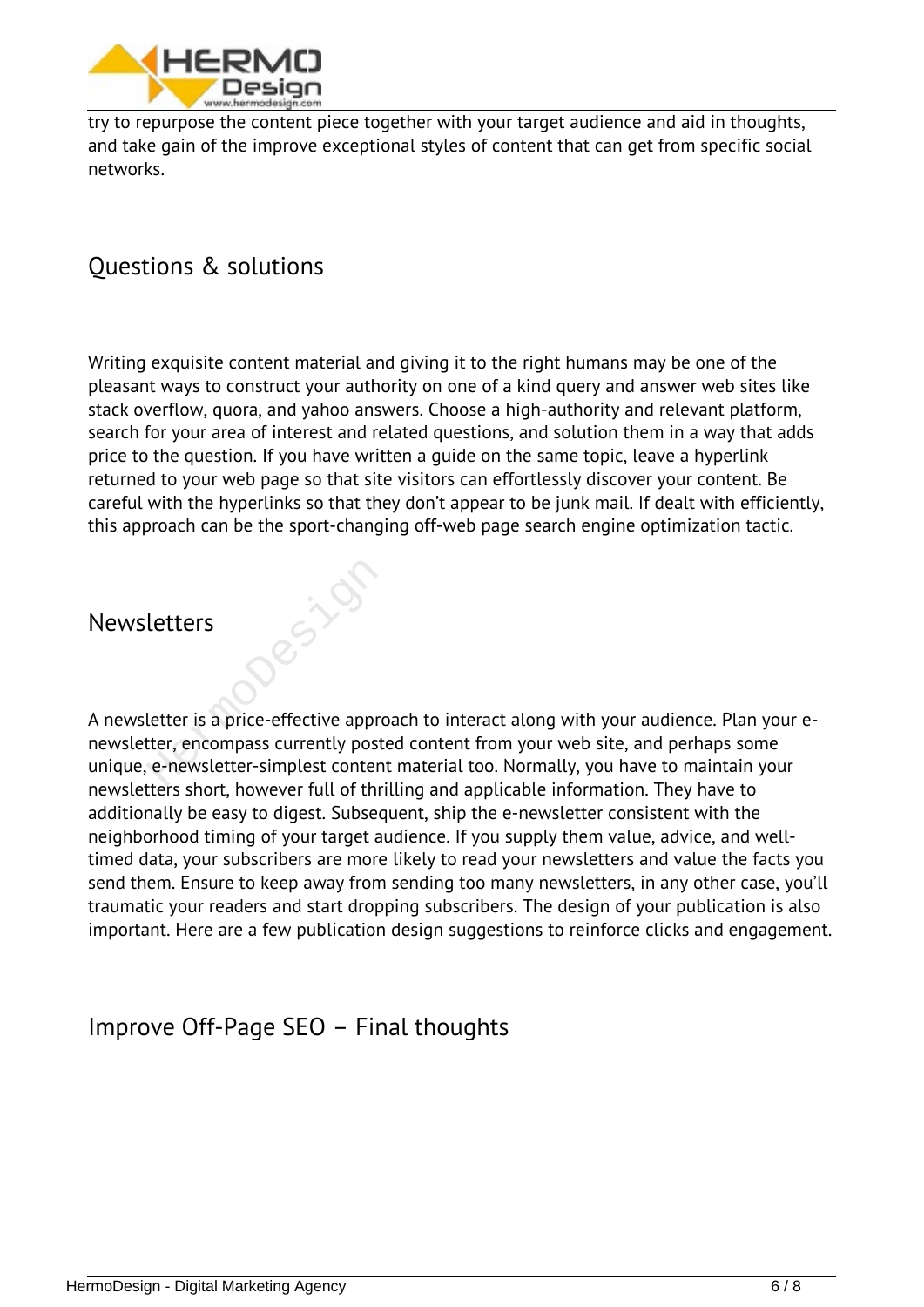

Hermodesizon

*Off-page SEO has its personal importance, however, don't overlook about the on-page search engine optimization sports. Irrespective of how sturdy your off-page is, without proper onpage SEO you can now not get a better ranking in search engines like google. You need to have a quick loading internet site, and search engine optimization optimized web hosting*